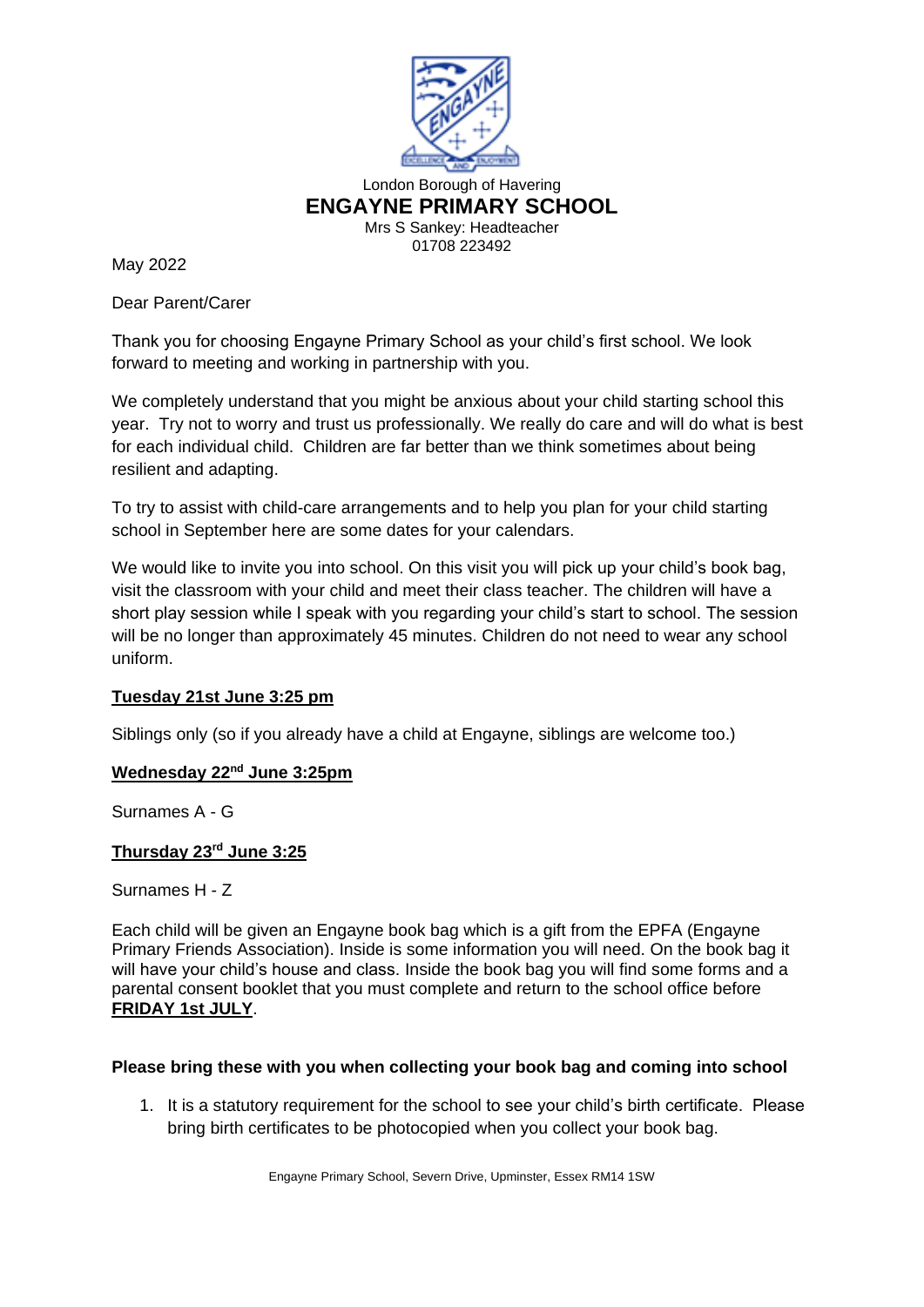

- 2. We would also appreciate a current photograph of your child for display purposes could you please also bring this with you when you collect the book bag ensuring that your child's name is printed clearly on the back.
- 3. It is also a legal requirement to provide us with three documents showing proof of your address. **Without proof of address, your child will not be eligible to start**  school. Please also bring these with you.

On our school website we are adding information to the intake tab <https://engayne.co.uk/new-intake/>

We will add as much information as possible. Luckily, we have a high number of siblings starting school this year so many of you already know procedures.

Miss Pumfrett is the leader for early years.

We are currently communicating with pre-schools and sorting out classes. You cannot request which teacher you would prefer.

**Urgent request** - Please email [contact@engayne.co.uk](mailto:contact@engayne.co.uk) with your child's name and which pre-school your child currently attends.

In September the children will be part time for two weeks from Monday 5<sup>th</sup> September 2022 until Friday 16<sup>th</sup> September. The children will start full time on Monday 19<sup>th</sup> September **2022.** 

As the Government has introduced the free school meals for infants please avoid sending in a packed lunch so they get to try a meal each day for a week. Your child will be entitled to a free school meal each day from September. **Please apply for the Pupil Premium grant as this means money for your child within school to support their learning (form in book bags).**

Morning sessions are for children born **after** 1/3/18

Afternoon sessions are for children born **before** 28/02/18

Breakfast club can start on Monday 19<sup>th</sup> September, not before.

|                                                                | AM session                         | PM session                                     |
|----------------------------------------------------------------|------------------------------------|------------------------------------------------|
| Monday 5th September-                                          | 9:30-12:15 with a hot free $\vert$ | 1:00-3:05 no lunch                             |
| Friday 9 <sup>th</sup> September                               | school lunch.                      |                                                |
| Monday $12th$ September –<br>Friday 16 <sup>th</sup> September | 9:30-11:45 no lunch                | $12:30 - 3:05$ with a hot free school<br>lunch |
| Monday 19 <sup>th</sup> September                              | ALL CHILDREN FULL<br>TIME          | ALL CHILDREN FULL TIME                         |

Engayne Primary School, Severn Drive, Upminster, Essex RM14 1SW